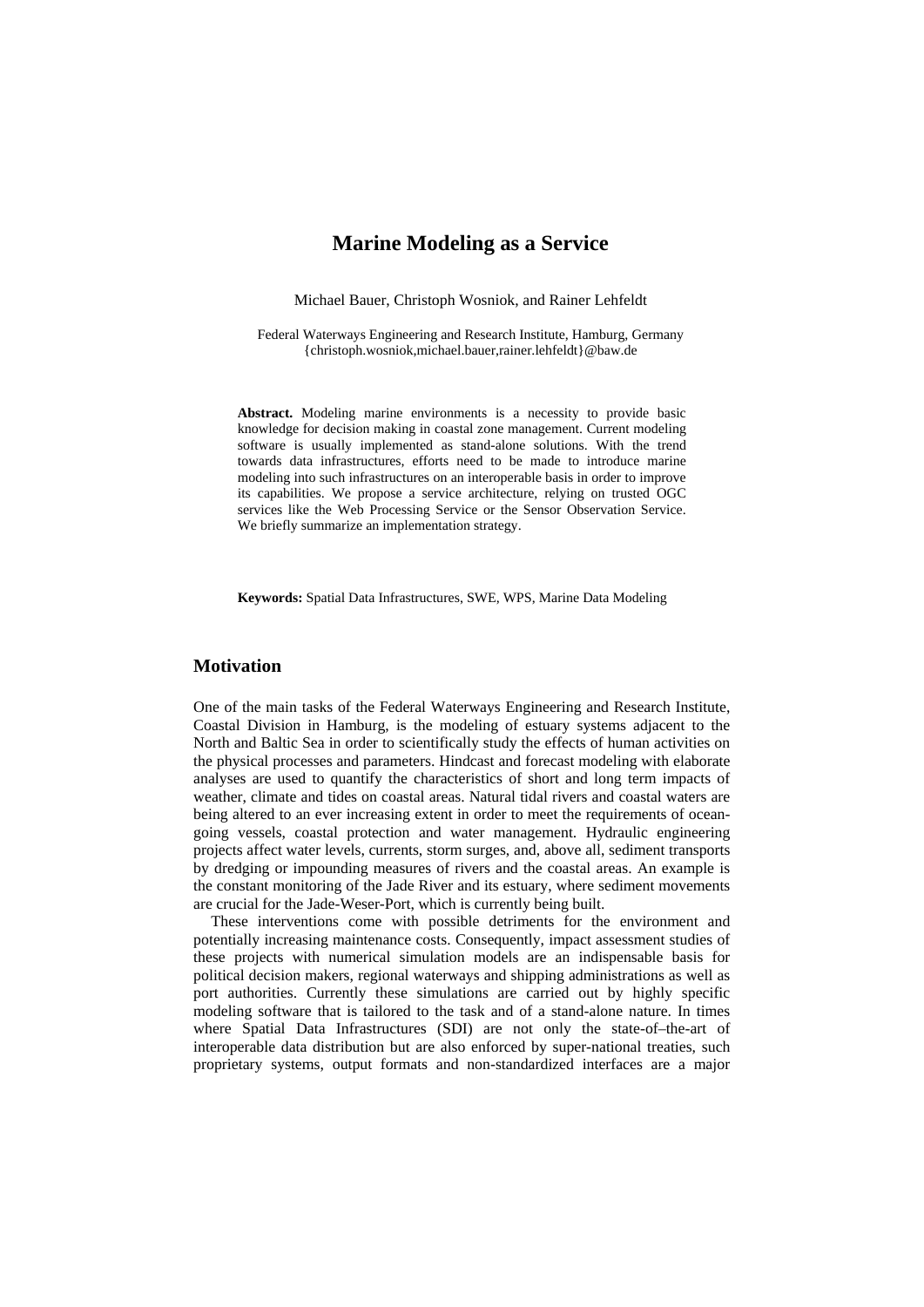#### 2 Michael Bauer, Christoph Wosniok, and Rainer Lehfeldt

hindrance of making the results of modeling widely available. Software dependent formats hinder reusing the results in other software systems, which includes reproducing scientific results of a high public interest like sea level rise scenarios. But even if formats are syntactically homogenous, reusability and comparability is further constrained by different geometries and time steps during processing. Where time and space parameters are not running synchronously, linking models requires some effort. Further, there is the question how data exchange during run-time is handled, for example, if a hydraulic model should be supplied with results of a rainfall runoff model.

Standardization for model interfaces to face the issues is an ongoing task, although large modeling frameworks like UnTRIM [1] or MARINA[2] are not standardized yet. However, there are approaches aiming for solutions, for example CSCM [3] or the OpenMI Association [4], which works on interfaces to standardize model engines from the hydrological domain to overcome the issues of different formats, geometries and time steps.

While the OpenMI standard focuses on connecting models directly, publishing modeling software over standardized web services enables the combination with other web services and therefore data. The introduction of such a service into a SDI creates possibilities for intersecting model results with other spatial data [5], possibly even most recent data from sensor networks.It also enlarges the possible user group and visualization possibilities through the inclusion in geoportals. It has further the advantage of bypassing another major issue of large-scale numerical models: the often massive requirements of computing power and memory, which are usually not available on desktop PCs, can be outsourced and used from arbitrary providers.

Hence, efforts have to be made to migrate these isolated modeling applications into a service infrastructure. In the following, we propose an architecture for this and show how we plan an implementation as part of the Marine Data Infrastructure Germany project (MDI-DE) [6].

### **Architecture**

To lift marine modeling into a service infrastructure, the modeling software has to be wrapped with a communication interface, where the web standards certified by the Open Geospatial Consortium (OGC) enable widely recognized interoperability. The appropriate OGC specification for our purpose is the very adaptable Web Processing Service (WPS) [7]. Once a modeling software is wrapped inside a WPS, the modeling algorithms need to be provided with raw data and parameters on which the simulation is based. To perform these tasks, the Sensor Web Enablement initiative of the OGC [8] offers appropriate standardized services, for example the Sensor Observation Service (SOS) [9]. Once started, the modeling process can access data from either live sensors or databases connected to the SOS. The advantage of using an SOS as an additional layer instead of coupling the WPS directly with a database is the possibility of including live sensor data into the software model thus providing the simulation with the most recent data available and join or compare it with archived data, as Fig.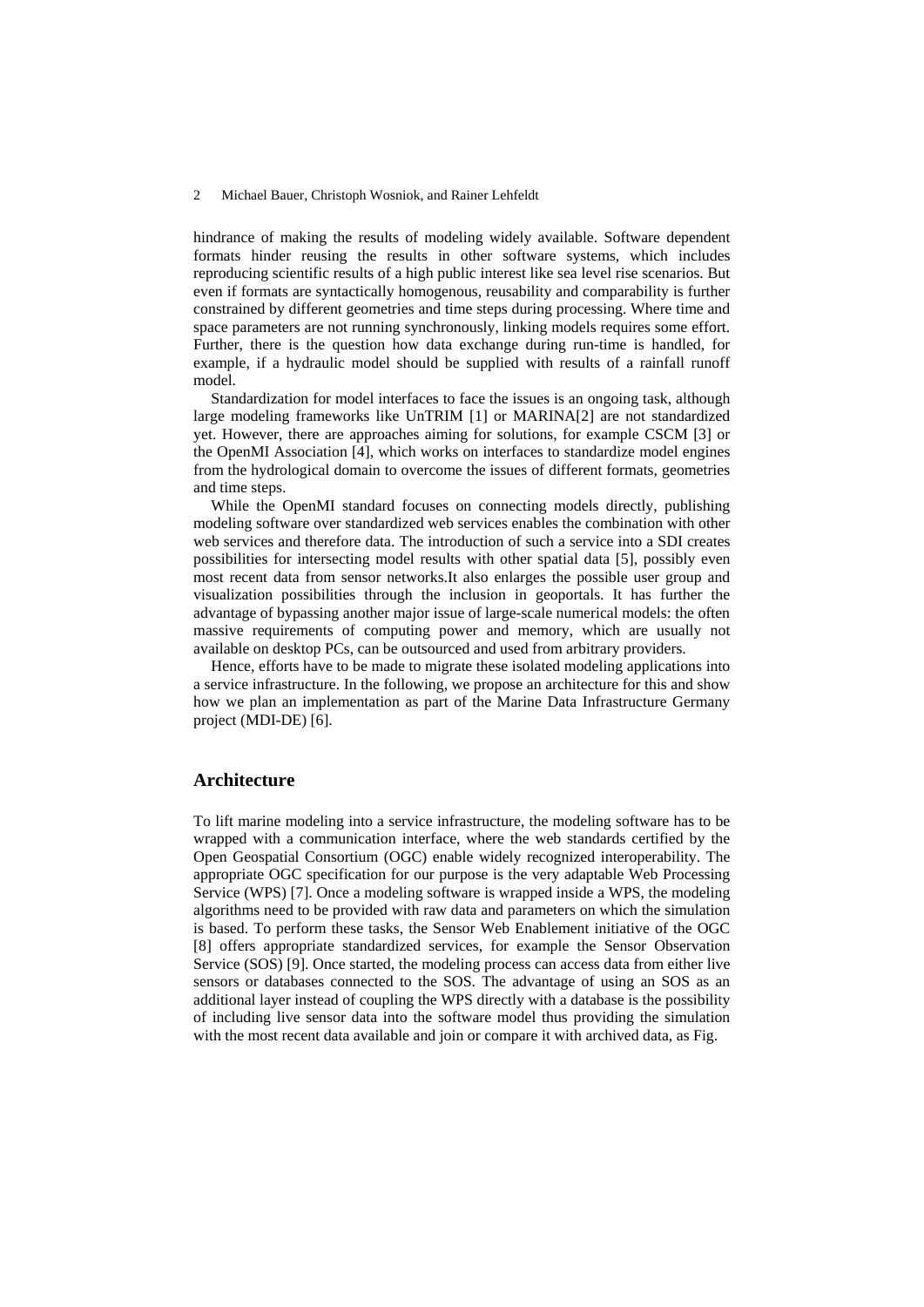depicted in figure 1. However, there is still an interoperability gap between data and service providers. While services are well standardized, the connection towards the sensor outputs is lacking specification. Approaches have been made to consider using a transactional SOS [10], a sensor bus [11] or Sensor Interface Descriptors [12] to enhance the communication between sensor outputs and services. Although, this issue is outside the scope of this work, it should be considered in consecutive research to reach full interoperability and simplify the integration of further parameters and data.



**Fig. 1.** The proposed architecture for coupling of SOS and WPS in a SDI

Since modeling processes are elaborate and complex and data becomes very voluminous, a single server can quickly reach its limits. Hence, these processes are usually run on a cluster or a grid. Unfortunately, connecting WPS and grid computing poses a set of problems, which have not yet been fully solved, although several works addressing these issues have been made [13][14]. Using a grid might help to ease the problem of the resource hunger of numerical modeling, but it has to be assumed that calculations of larger tasks might take a long time. Computing the morphodynamic of the North Sea might take up to weeks even on a supercomputer. As those response times will not allow to show calculated results in GIS or WPS clients without timeouts even for relatively small computed areas, we intend to exploit the ability for asynchronous processing slated for the WPS 2.0 Specification. The user should then be able to send a request to the WPS and receive a processing-accepted response from the server. The WPS executes the modeling process and stores the result on a web server. Upon completion, the user receives a message with a link to the download location of the processing results. A second option would be the presentation of the multidimensional data by a Web Map Service (WMS) [15] as a map of selected parameters at a given time. By styling those according to Styled Layer Descriptor (SLD) rules [16], a WMS can be used to provide easy to read maps. For more advanced users, the results also need be available in re-usable format, which can be provided by a download service like the Web Feature Service (WFS) [17].

An alternative – and often more relevant – way to view the resulting data is to concentrate on the variation of parameters at one spatial position throughout time. In order to provide the data in a form suitable to create timeline diagrams, we again intend to make use of the SOS. During the modeling process, space and time are discretized, space is fitted onto an (usually) irregular grid and time into discreet steps.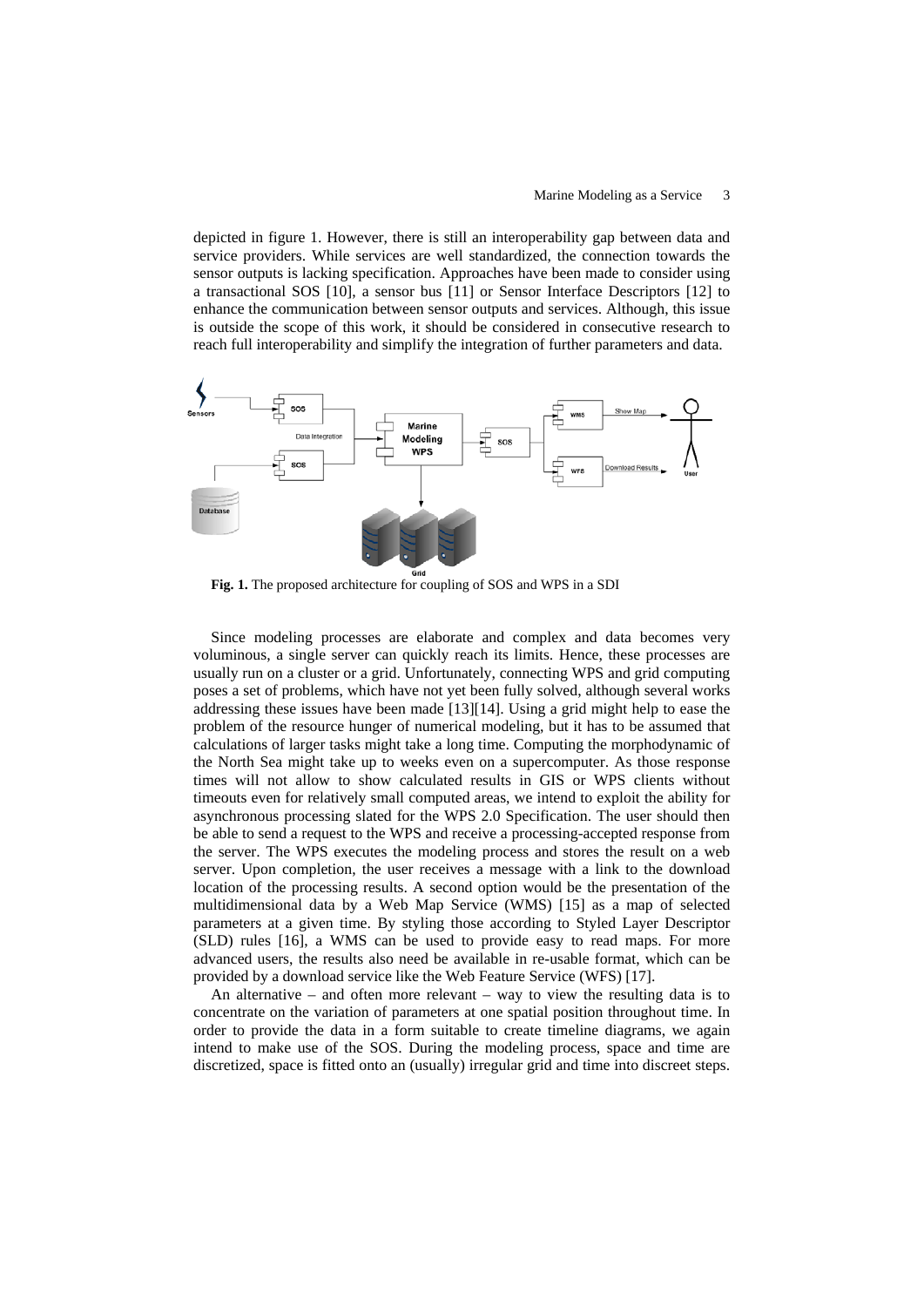#### 4 Michael Bauer, Christoph Wosniok, and Rainer Lehfeldt

By defining the vertices of the grid as individual sensors and the timesteps as the intervals in which the sensor provides date, we can utilize the SOS for the transportation of our results.



 **Fig. 2.** Defining Grid Vertices as Sensors

# **Implementation Strategy**

We intend to establish a working prototype within the time frame of the AufMod Project, which is due to end in winter 2012. AufMod [18] (*Model-based analysis of long-term morphodynamic processes in the German Bight*) aims at defining and analyzing sediment transport volumes based on different numerical simulation models, providing a large test bed for integrating sensor services. Along with the proposed framework, results of the project will be made available in the MDI-DE.

It is planned to implement the proposed architecture shown in figure 1. Sensors and databases will be accessed via an SOS adapter to the SOS, where  $SOS4R<sup>1</sup>$  would be a suitable solution. To wrap the modeling software within a WPS, formats, input and output parameters have to be introduced to the WPS. Aiming for a fast and easy way to accomplish this, we intend to use the free zoo project<sup>2</sup> framework. This open source project is capable of coupling the WPS wrapper and the software to be wrapped via an easily adjustable configuration file. Nevertheless, a configuration still requires adequate knowledge of the WPS interface and the applied modeling software. Further developments on this issue are planned during the ongoing project. While we expect to profit from ongoing research for approaching a grid via a WPS, a single server will

 <sup>1</sup> http://www.nordholmen.net/sos4r/

<sup>2</sup> http://zoo-project.org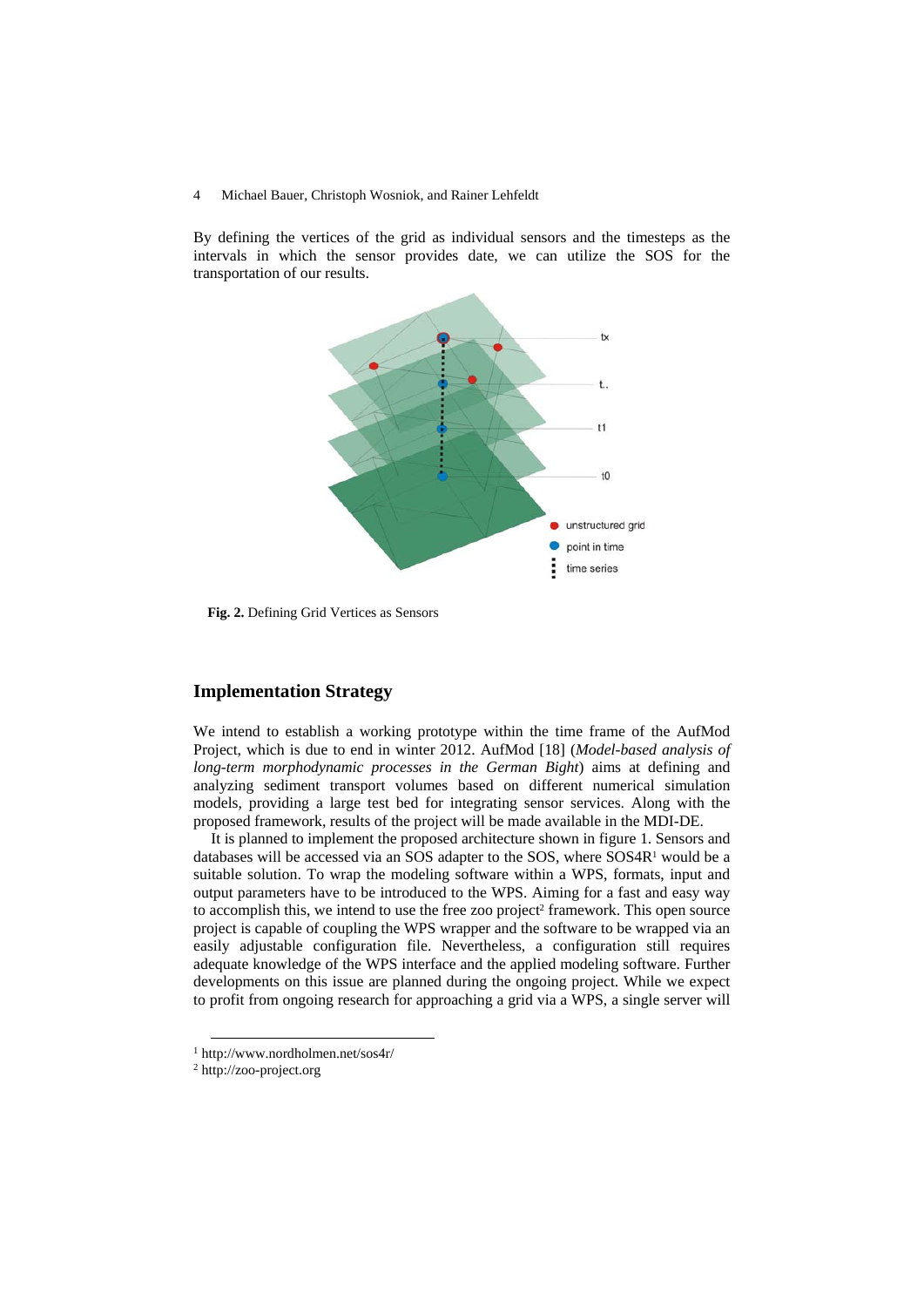be sufficient for early testing purposes. The open source paradigm will further govern choices for technical solutions.

Finally, the use of the open source software  $GeoServer<sup>3</sup>$  is intended as visualization and download service component as it encases both functionalities in a single, easy to set up software.

### **Summary**

Basic technology for this venture has already been developed and standardized, often as ready to use open source projects. The difficulties to be faced, like the interoperability gap between sensor output and servers or the combination of grid computing software and a WPS, have been identified and need further exploration. During the runtime of the MDI-DE project we plan to implement the presented concept. Among other scientific tasks, this will improve the accessibility of marine models and modeling results, thus making them available for other applications and addressing additional potential user groups.

# **References**

- 1. Casulli, V. Walters, R.A.: An unstructured, three-dimensional model based on the shallow water equations. International Journal for Numerical Methods in Fluids 32, 331 – 348 (2000)
- 2. Manual of the MARINA model framework, http://www.smileconsult.de/files/ manual\_032009.pdf
- 3. Hill, L., Crosier, S. J., Smith, T. R., Goodchild, M.: A Content Standard for Computational Models. D-Lib Magazine 7 (6) (2001)
- 4. Moore, R.V.: The OpenMI Association Strategy Statement for the next decade, 2nd OpenMI Life Workshop and Associated Meetings, 20-21 November 2007, Wallingford, UK (2007)
- 5. Wosniok, C., Bauer, M., Lehfeldt, R.: Integrating Marine Modeling Data into a Spatial Data Infrastructure. In: Proceedings of Geoinformatics 2011. Münster (2011, in print)
- 6. Lehfeldt, R., Melles, J.: Marine Dateninfrastruktur Deutschland MDI-DE. In: Traub, K-P, Kohlus, J., Lüllwitz, T. (Eds.): Geoinformationen für die Küstenzone. Beiträge des 3. Hamburger Symposiums zur Küstenzone. Wichmann Verlag, Berlin (2011, in print)
- 7. Schut, P: OGC Implementation Specification 05-007r7: OpenGIS Web Processing Service (WPS). Open Geospatial Consortium, Wayland, USA (2007)
- 8. Bröring, A., Echterhoff, J., Jirka, S., Simonis, I., Everding, T., Stasch, C., Liang, S., Lemmens, R.: New Generation Sensor Web Enablement. Sensors 2011, 11(3), 2652-2699 (2011)
- 9. Na, A., Priest, M.: OGC Implementation Specification 06-009r6: OpenGIS Sensor Observation Service (SOS). Open Geospatial Consortium, Wayland, USA (2007)
- 10. Walter, K., Nash, E.: Coupling Wireless Sensor Networks and the Sensor Observation Service - Bridging the Interoperability Gap. 12th AGILE International Conference on Geographic Information Science (2009)

 <sup>3</sup> http://geoserver.org